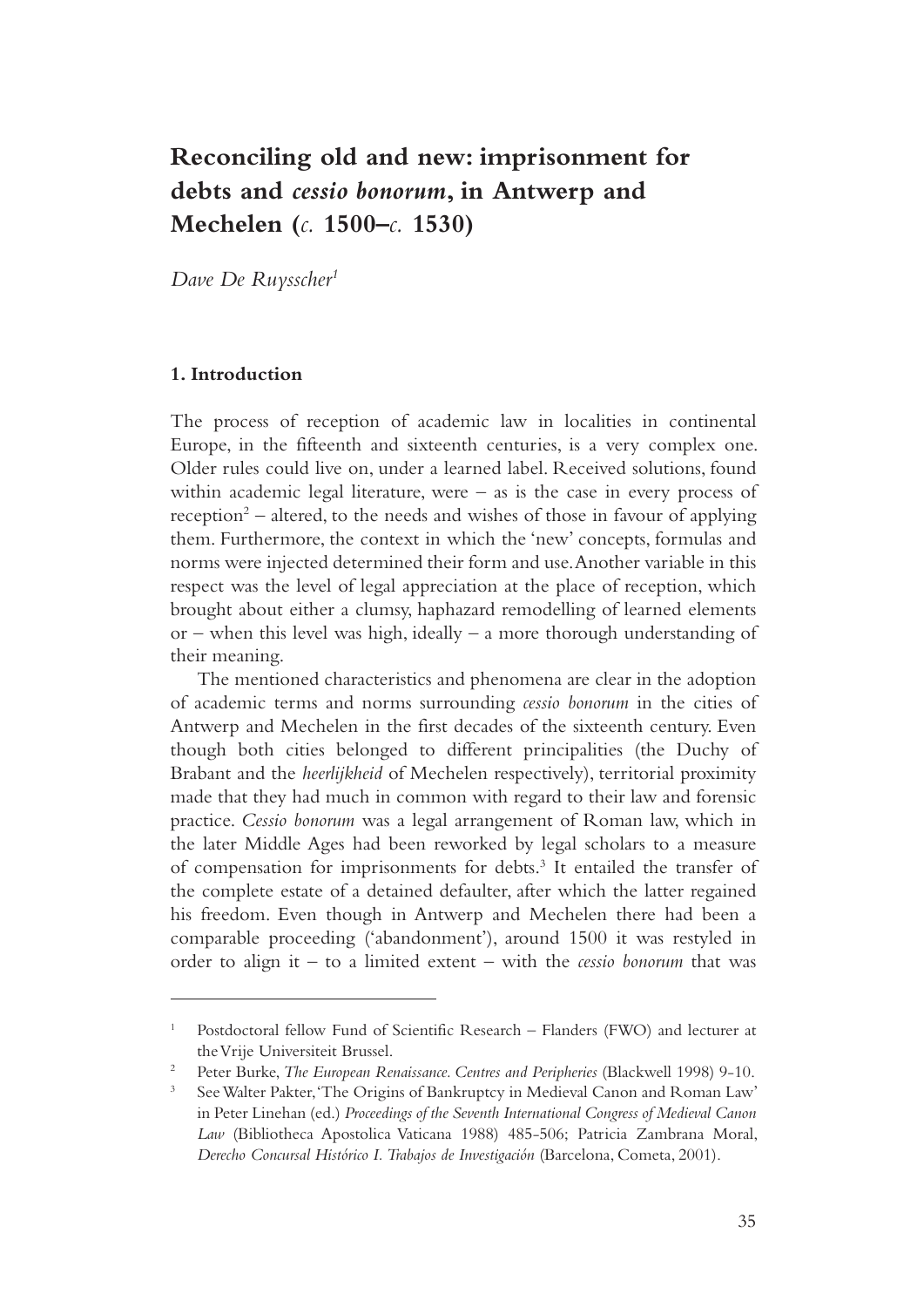described in contemporary legal literature (hereafter this new locally applied arrangement will be called '*cessie van goede*' or '*cessie*'). In the later 1520s and in the 1530s, royal legislation and the practice of royal institutions modified this '*cessie van goede*' and fitted it into a wider and more equitable insolvency and bankruptcy proceeding, which was more congruent with scholarly views on the topic.

# **2. The context: imprisonment for debts in Antwerp, Mechelen and Brabant (later Middle Ages)**

*2.1. Private and public imprisonment in 14th and early 15th centuries Antwerp, Mechelen and Brabant*

In the second half of the 1300s and in the early 1400s, in Antwerp and Brabant, a defaulter was easily locked away in a public prison. This had much to do with the lack of rules regarding generalized collaterals. Debts out of private and unwritten agreements, which were often made by merchants, could only be pursued against assets following lengthy proceedings before the local court. A swift attachment on the basis of the agreement, which could secure the creditors' claims and pressure the debtor into fulfilling his obligations, was not allowed. Only authenticated annuity and *census* contracts, which had the form of aldermen's letters, comprised rights of collateral on the property of the debtor.<sup>4</sup> For arrears out of such contracts assets could be locked even before a judicial decision of the Antwerp aldermen regarding the debt was reached.<sup>5</sup> This lack of contractual collaterization in private and informal agreements explains why imprisonment for debts was so important for merchants trading in Antwerp. It was the prime method of securing informal debts upon default. An imprisoned defaulter could be forced into a judgment of the local judges, authorizing a public sale of (parts of) his estate.<sup>6</sup>

 When a debtor was arrested and imprisoned, it was usually not clear whether he had enough assets to compensate the overdue debts. During the

<sup>4</sup> For example, Egied I Strubbe and Edward Spillemaeckers, 'De 'Antwerpse rechtsaantekeningen' van Willem de Moelnere' (1954) 18 *Bulletin de la commission royale pour la publication des anciennes lois et ordonnances de Belgique* 7, 37-38.

<sup>&</sup>lt;sup>5</sup> The Antwerp government allowed but few exceptions to this general rule. See, for example, *Coutumes du pays et duche de Brabant. Quartier d'Anvers. Coutumes de la ville d'Anvers*, Guillaume De Longé (ed.) vol 1 (Brussels, Gobbaerts 1870) 2-89 (hereinafter *Keurboeck*) 20 (s. 53/3). Informal contracts involved no rights of attachment upon default of a debtor and required the creditor to ask for the surrender of a movable asset as surety for his debt, and this was imposed by judgment (after a lengthy court proceeding) if necessary. See for the typical formula *Keurboeck*, 46 (s. 125).

<sup>6</sup> Willem Van der Tannerijen, *Boec van der loopender practijken der Raidtcameren van Brabant*, E Strubbe (ed.) vol 2 (Brussels, CAD 1952) 262.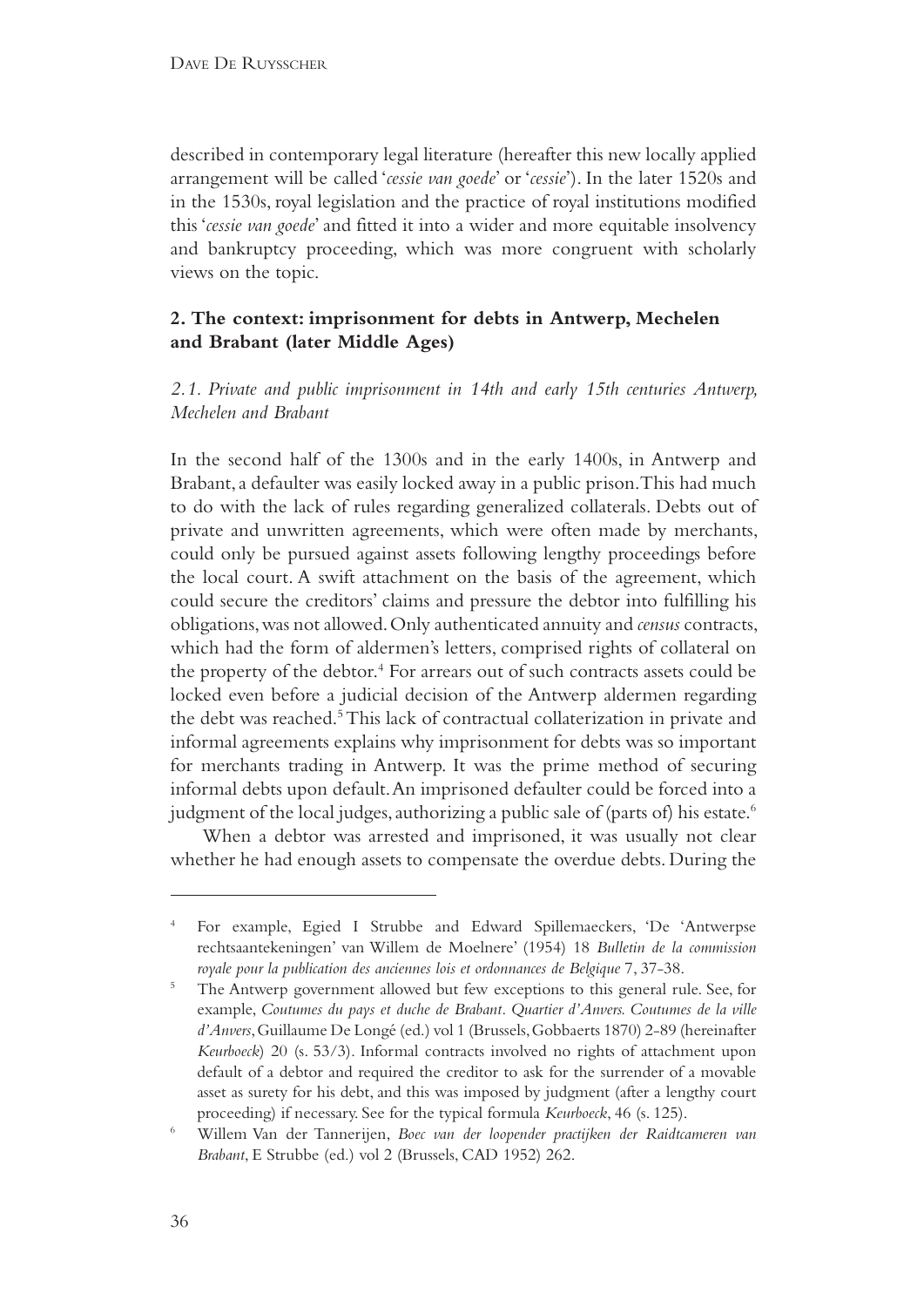incarceration, it was assessed whether the imprisoned debtor had properties, which he refused to sell in order to be released, or whether he had no sufficient funds or sureties to compensate the arrears. If the latter was proved, and if the prisoner had been in the town prison for at least six weeks,<sup>7</sup> he was set free if he formally ceded all rights of ownership on his (very few) belongings to his creditors. This was done in a public performance, in which the debtor declared under oath that he had not hidden parts of his estate from his creditors. In 1474–76, in Antwerp, this practice was referred to as 'showing the tail of one's coat' ('*zijn slippe presenteren*'), which the debtor probably did during the ceremony, as a defamatory ritual.<sup>8</sup> In Mechelen, at around that time, the formal transfer of assets to creditors in order to be liberated from the public prison was called 'abandonment'.9 This concept of 'abandonment' was closely related to forfeiture, and confiscation, of an entire estate following the sentencing of a crime. In early sixteenth-century Antwerp, it was regularly said that a *fugitivus*, *i.e.* a debtor who had fled the city because of his debts and who was therefore regarded as a thief, had in the act 'abandoned' his movables and immovable property.10 In this period, insolvency was still conceived as fraudulent, and long-term indebtedness and (criminal) bankruptcy were not yet distinguished from one another.

This also made that, following the 'abandonment' of his estate and the release from public prison, the defaulter was handed over to his creditors, who were allowed to consider him as their property. They could hold him captive for as long as they wanted, and put him in chains at a private location.

<sup>7</sup> Egied Strubbe, 'Het Rechtsboek van Lier (ca. 1415)' (1949-50) 16 *Bulletin de la commission royale pour la publication des anciennes lois et ordonnances de Belgique* 150, 167;

Van der Tannerijen, *Boec van der loopender practijken*, vol 2 (see n. 6) 262. 8 Van der Tannerijen, *Boec van der loopender practijken*, vol 2 (see n. 6) 262-263. Van der Tannerijen wrote this book between 1474 and 1476. On p. 263, Van der Tannerijen refers to this practice as '*cessie*', which points to his awareness of the similarities with learned doctrine regarding *cessio bonorum* and – maybe – with late-medieval French literature (Boutillier, de Beaumanoir) in which '*cession de biens*' was mentioned. It is nonetheless clear that the contents of what he describes refer to a local practice, and not to academic law.

<sup>9</sup> The 1535 *costuymen*, *i.e.* the compilation of law of the city, defines '*cessie*' with the notion of '*abandonneren*'. In the 1527 draft version, this concept had pointed to the practice of refusing an inheritance. See *Costumen van de heerlijkheid Mechelen, II. Costumen van de stad Mechelen. Vol. 2: Ontwerpcostumen van 1527*, Louis-Theo Maes (ed.) (Brussels, CAD 1960) (hereafter *Ontwerpcostumen*) 89 (s. 462); *Coutumes de la seigneurie de Malines, I. Coutumes de la ville de Malines* (Brussels, Gobbaerts 1879) (hereafter *Mechelen Costuymen 1535*) 158 (ch. 21, s. 3).

<sup>10</sup> Antwerp City Archives (hereinafter ACA), Vierschaar (hereinafter V) 68, f. 42 (2 January 1526 (n.s.)); *Coutumes du pays et duché de Brabant. Quartier d'Anvers. Coutumes de la ville d'Anvers* vol 1 Guillaume De Longé (ed.) (Brussels, Gobbaerts 1870) 91-378 (hereinafter *Antwerp Costuymen 1548*) 180 (ch. 4, s. 29).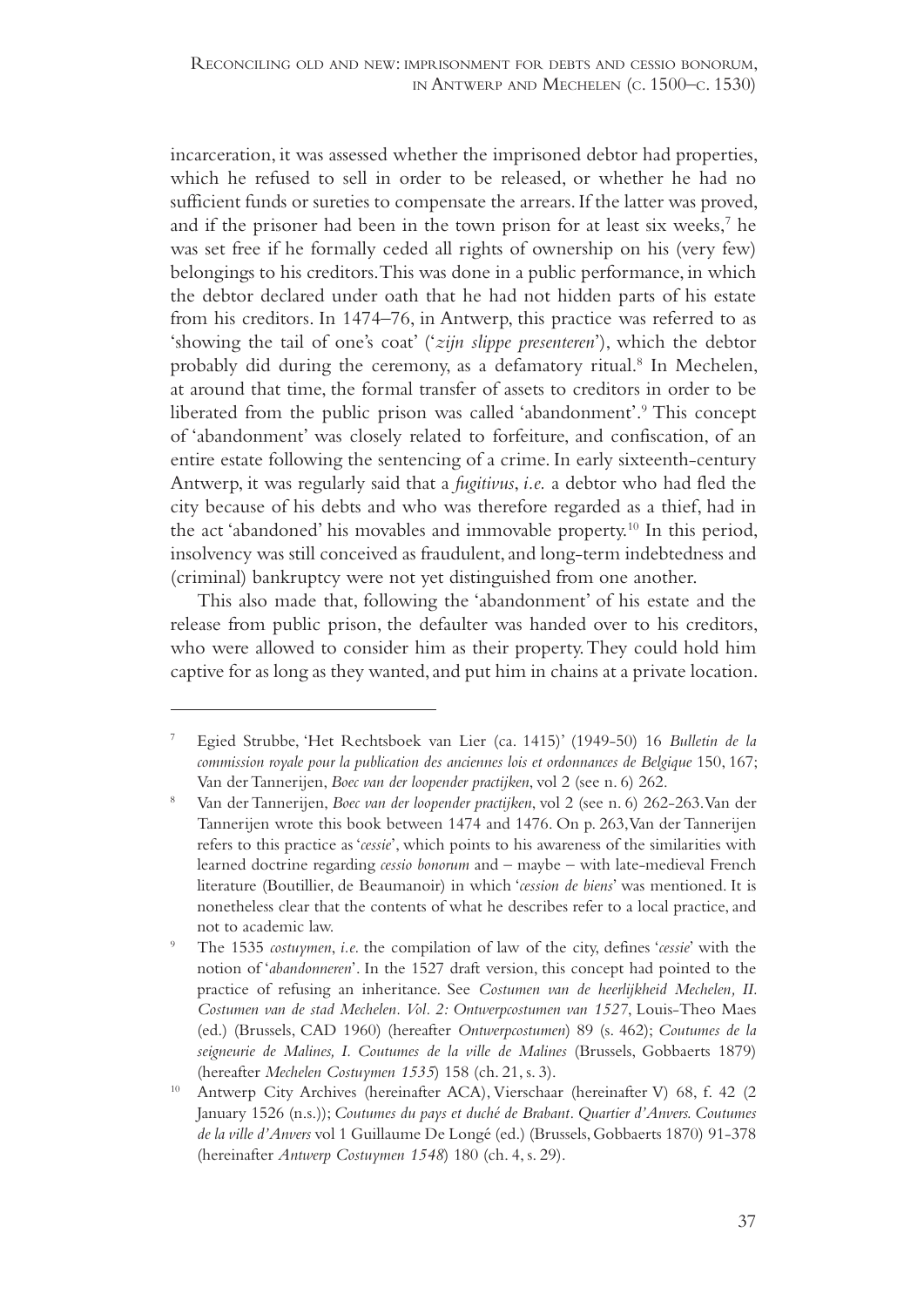This chaining was done most often, since it had become the rule that a prisoner who escaped private detention was considered as being freed from his debts.<sup>11</sup> In order to allow negotiations on pledges and sureties, it was required that friends and relatives of the detainee had access to him. The incarcerating creditors were held to provide the prisoner with a minimum of supplies. If the latter managed to find new funds during his private incarceration, he was released. This could also be done if the creditors considered imprisonment no longer useful. In that case, prosecution for the old debts, against the defaulter's person or against his assets, remained possible, and without restrictions. This decision of setting the debtor free was only the creditors'.12

### *2.2. The decline of imprisonment (public and private) for debts*

In the later fifteenth century, in Antwerp, more links were established between debts and assets for private (often mercantile) contracts and agreements. Attaching movables found with the debtor became the most commonly used strategy for creditors pursuing their debts.13 It seems that over the course of the second half of the fifteenth century in Antwerp it became also accepted that movables served as collateral for commercial

<sup>11</sup> Egied I Strubbe, 'Het veertiendeeuwsche oude rechtsboek van Vilvoorde' (1936) 15/2 *Bulletin de la commission royale pour la publication des anciennes lois et ordonnances de Belgique* 45, 79-80. This rule was quite severe, in the sense that even if the debtor had been put in chains, and escaped, the debt was considered to be extinguished. The general rule, of local and learned law, for imprisonments in public prisons, was that the debt remained (and under the circumstance of escape was even considered to have been 'confessed') except when the prisoner had regained freedom without (using his) force. In that case, the guard of the prison was held liable. See, for example, and echoing the learned law in this respect, Filips Wielant, *Practijke civile* (Antwerp, Henrick vander Loe 1573 – anastatic reprint 1968) 79 (ch. 13), and Van der Tannerijen,

*Boec van der loopender practijken*, vol 2 (see n. 6) 263.<br><sup>12</sup> As for those characteristics of this arrangement, for Antwerp, see Van der Tannerijen, *Boec van der loopender practijken*, vol 2 (see n. 6) 262-263, and for Mechelen, *Ontwerpcostumen* (see n. 9) 186-190 (s. 1084-1090).

The recent nature of the generalized possibility of attachment at this time is evident in the rule that the 'freedom of the market', which originally served as a period in which no prosecution for debts was allowed, did not apply to debts made at a previous fair. This rule emerged around 1500, and was most probably a response to swift seizures by non-merchant creditors, on the basis of private contracts, for they could hinder trade. The exception for 'fair debts' is first mentioned in ACA, V, 2, s. 141. This manuscript (the so-called "Golden Book") dates from the early 1530s, and contains rules that had been established at *turbe*-inquiries. For this particular rule no *turbe*-record could be found. Yet, it is likely that it dates from the early years of the 1500s.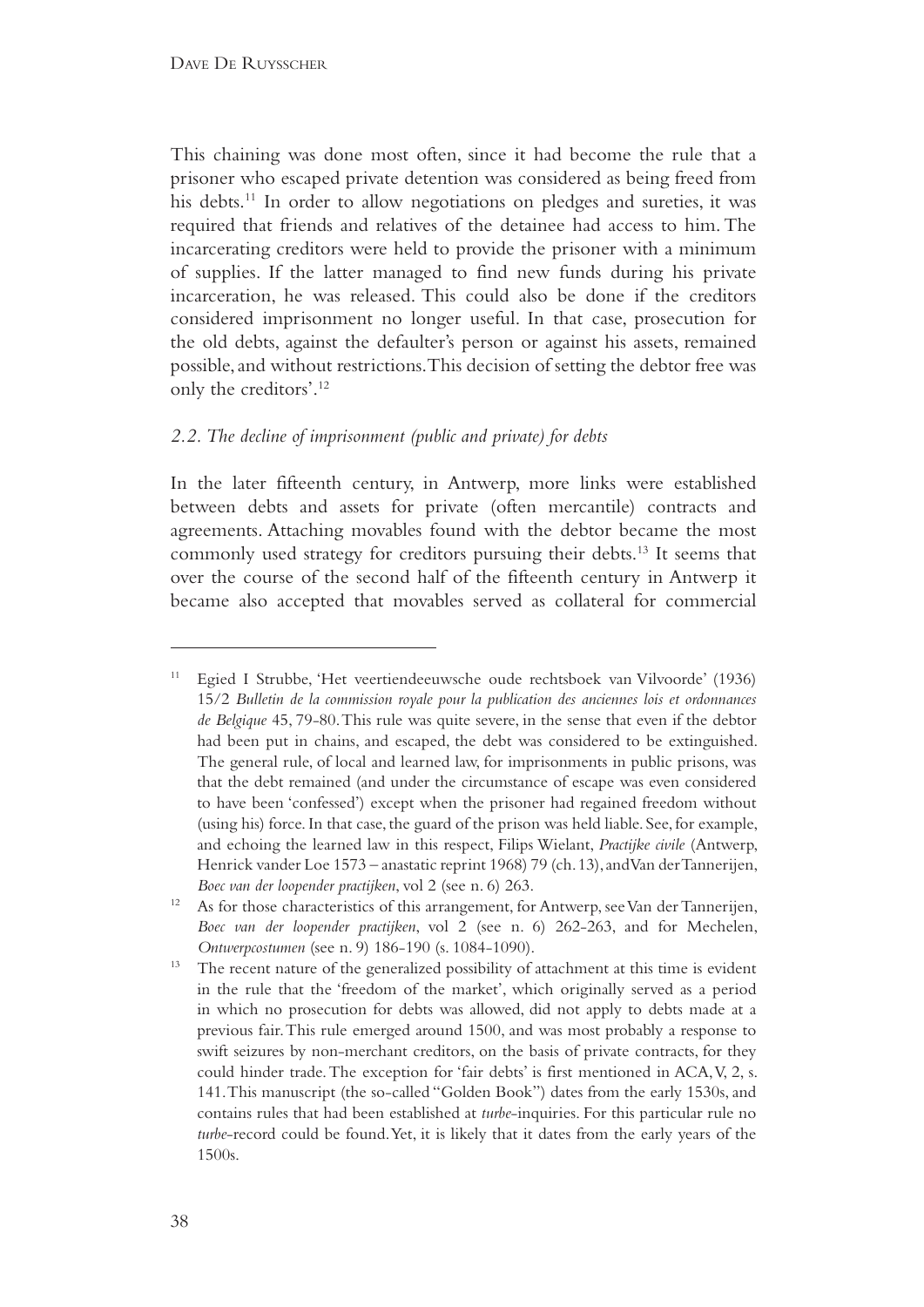and other debts even if this had not been provided in the agreement. As a result then, imprisonment became illegal if sufficient assets could be found with the debtor.<sup>14</sup> Another consequence of these developments was that the abovementioned predominant motive of incarceration of defaulters, *i.e.* that of making an estate collateral for a debt, virtually disappeared in late fifteenth-century Antwerp. This was also, in part, related to the protection from arrest and detention which in this period was given to large groups within the urban community (merchants of chartered *nations*, citizens).<sup>15</sup>

To these legal restrictions, the costs of imprisonment must be added. In the later years of the 1400s, an arrested debtor should always be locked away in the public prison of the town (private imprisonment had gone out of use), but – in case the incarceration was considered illegitimate – the living costs and the salary of the guards had to be paid by the creditor advocating the detention. In any case, these payments had to be made in advance until a definitive judgment on the matter was made. Those costs were minimal, if the comfort of the imprisoned is taken as a benchmark, but they were significant for any creditor wanting to get paid as soon as possible. The costs differed as to the benefits of the prisoner. Near the end of the fifteenth century and in the early sixteenth century, with the entrance fee being included, an imprisonment on a basic regime and for two weeks, in the Antwerp public prison (the *Steen*), would have cost twenty-one *stuiver*. 16 This equalled approximately a week's wage of a master mason.

It is no coincidence that, because of all these developments and disadvantages, in the later 1400s arrest and incarceration for mercantile debts

<sup>14</sup> For some hesistant and inconsistent remarks in this respect, which most probably reflected very recent ideas, see Van der Tannerijen, *Boec van der loopender practijken*, vol 2 (see n. 6) 262.<br><sup>15</sup> Citizens of Antwerp were given protection against imprisonment after 1450. In the

early 1500s, such a rule did not (yet) apply to resident non-citizens. See ACA, V, 1232, f. 248v (3 October 1500). From the early 1400s onwards, merchants belonging to chartered *nations*, which were organisations that had obtained charter privileges from the Duke of Brabant and which administered the interests of merchants of a single nationality residing or visiting Antwerp and the Duchy of Brabant, were protected from arrest and incarceration. Even though these privileges did not prevent imprisonment (it was to be contested in the City Court, after it had happened), they most probably contributed to the dwindling attractivity of this method of debt collection. See, for privileges to Hanseatic merchants, ACA, PK, 1063/2 (30 April 1409). For the English, consult Oskar De Smedt, *De Engelse natie te Antwerpen in de XVIde eeuw (1496-1582)* vol 1 (Antwerp, De Sikkel 1950) 93.

<sup>16</sup> ACA, PK, 1371 (Antwerp ordinances of 15 November 1539 and of 10 February 1581 (n.s.)). In Mechelen no less than four *stuiver* had to be paid daily for supplies. See Liesbeth Troubleyn *et al.*, 'Consumption Patterns and Living Conditions inside Het Steen, the late Medieval Prison of Malines (Mechelen, Belgium)' (2009) 1 *Journal of Archaeology in the Low Countries*, ch. 4.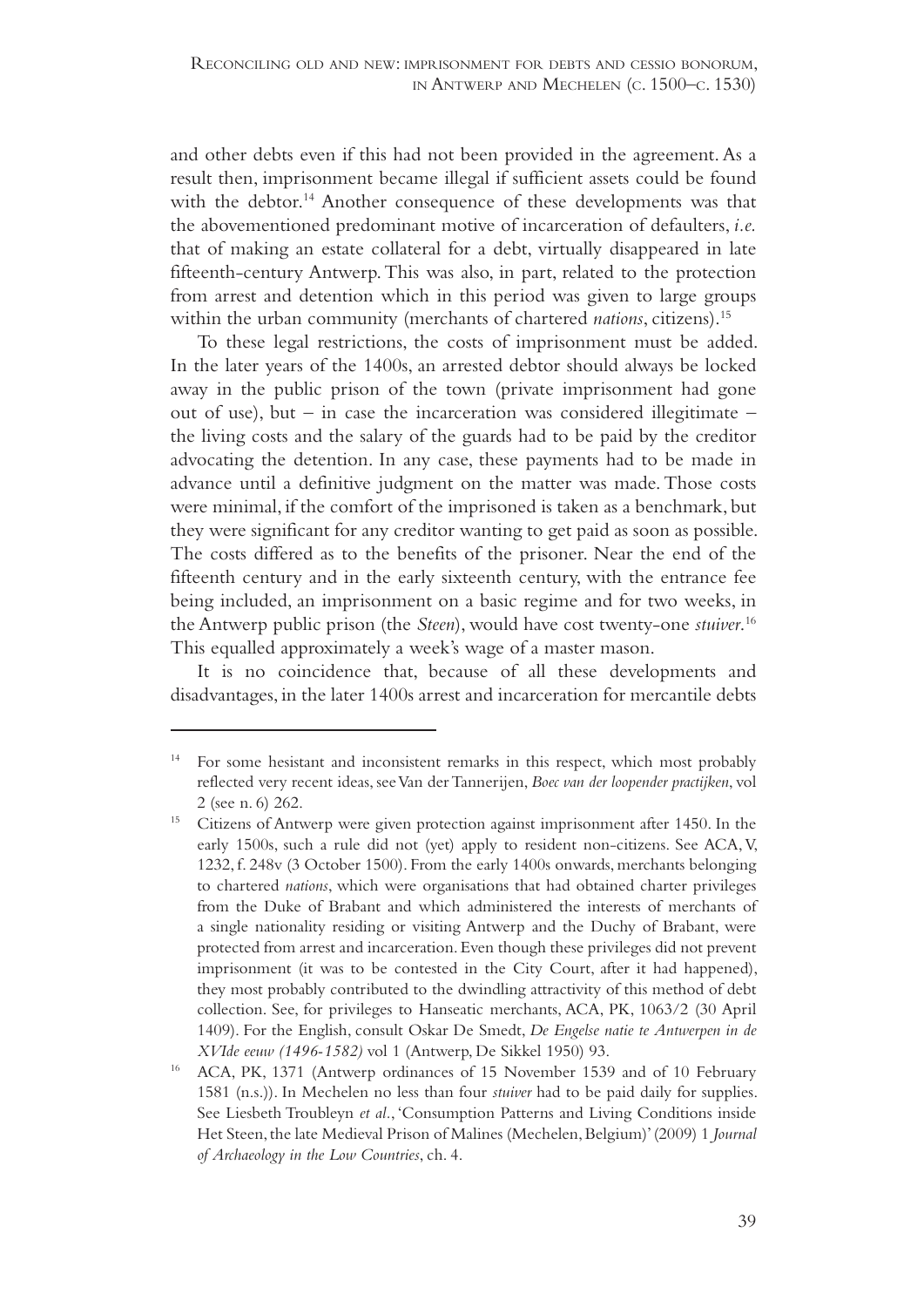were rather rare. They still occurred, but to a lesser extent than before. If a debtor was imprisoned, this measure was now – and certainly with regard to traders – considered to be 'rigorous' because it could seriously harm his reputation.<sup>17</sup> The Antwerp aldermen therefore exerted strict control. A detention generally did not last for more than three days, and was usually shorter. The prisoner could contest his arrest and imprisonment within twenty-four hours, and a judgment imposing release often came soon.18 For creditors, aiming at generating a shock effect, arrest and imprisonment could nonetheless be remedies of last resort.

## **3. The first reception of** *cessio bonorum***: 'abandonment' in a learned jacket**

In the first decades of the sixteenth century, in the Duchy of Brabant and especially in Antwerp, the rules regarding debt collection were once again changing. In January 1516, a collective liquidation proceeding was set up in Antwerp. In case of flight, all creditors of the debtor who had absconded were invited to submit claims to the court, and – except for privileged debts – they were paid rateably if not all debts could be compensated with the proceeds of the publicly sold assets. The adaptations to the urban law, which were made in 1516 and also in 1518, clearly intended to adjust it to an international business environment, which the Antwerp market had become after 1490. 19 However, this new urban legislation was unwieldy in many respects. It applied only to fraudulent bankruptcy and it did not provide how a defaulter could obtain a moratorium from his creditors. According to the mentioned new rules, debts had to be executed rather than re-negotiated. This policy soon proved difficult to maintain. The 1520s were a period

See, for example, ACA, PK, 228 (*provisie van cessie*, *c.* 1515).

See, for example, ACA, V, 1233, f. 81 (14 August 1505).

<sup>&</sup>lt;sup>19</sup> On these points, consult Dave De ruysscher, 'Designing the Limits of Creditworthiness. Insolvency in Antwerp Bankruptcy Legislation and Practice (16th-17th centuries)' (2008) 76 *The Legal History Review (Tijdschrift voor Rechtsgeschiedenis)* 307-327; Dave De ruysscher, 'From Individual Debt Recovery to Collective Liquidation Procedures. New Ideas on Creditors' Rights in Sixteenth-Century Antwerp' in Suszanna Peréz *et al.* (eds.), *Turning Points and Breaklines* (Munich, Meidenbauer 2009) 193- 206; Dave De ruysscher, 'Bankruptcy, Insolvency and Debt Collection Among Merchants in Antwerp (c. 1490-c. 1540)' in Thomas M Safley (ed.), *Bankrupcy in Early-Modern Europe* (Abingdon, Taylor & Francis in press). Please note that in the first two publications (and in the one mentioned in footnote 36), seizure practice of the fifteenth century refers mostly to the later fifteenth century, as underpinning arguments that contrast with developments that took place in the early sixteenth century and in the periods thereafter. Differentiation as to what happened over the course of the 1400s is detailed in the last mentioned publication.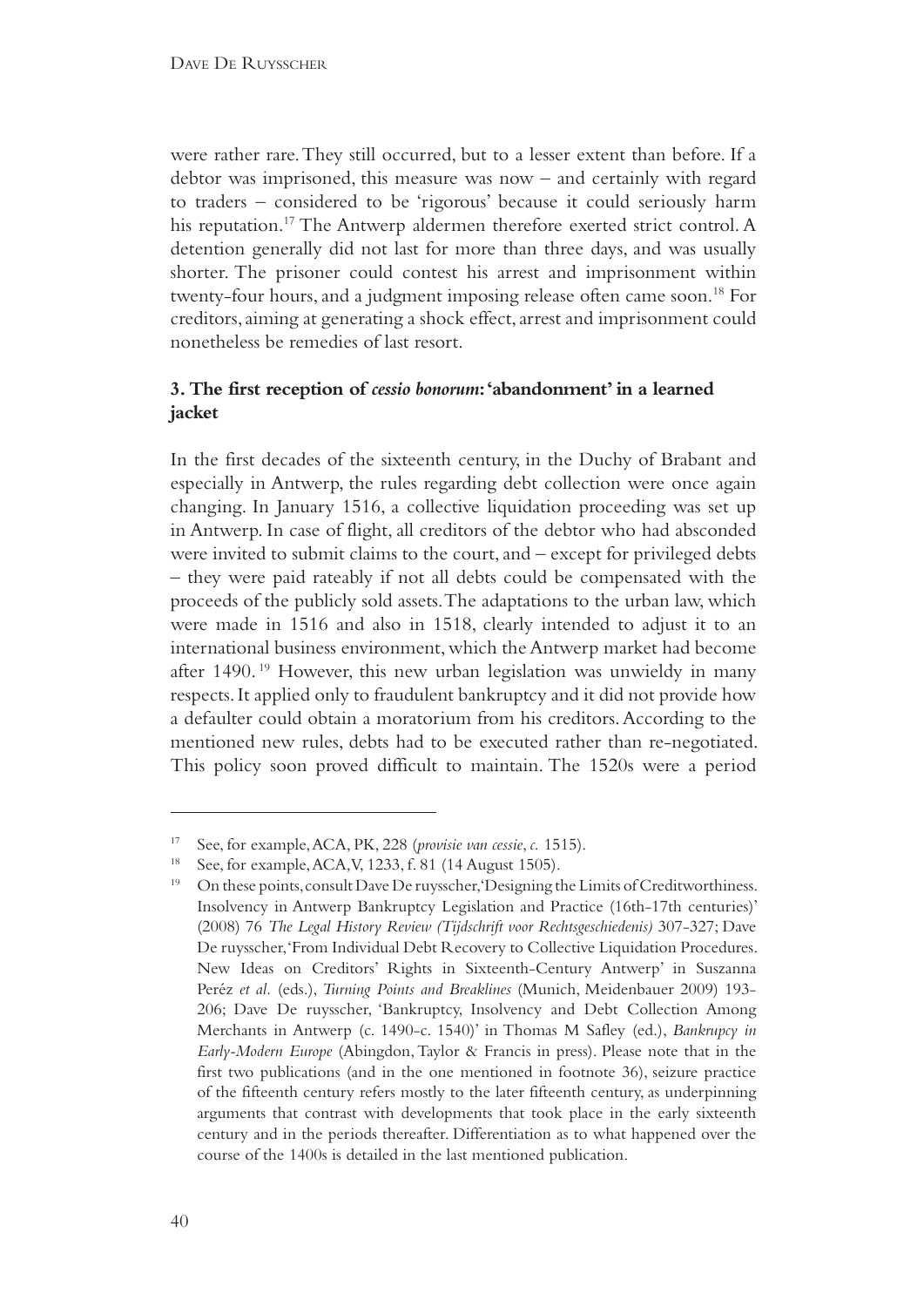of crucial transformation in this respect, since degenerating economic conditions laid bare the flaws within the 1516-1518 system. From 1517 onwards, the ongoing Frisian war brought about a financial and economic crisis, which was aggravated when in 1521 the Italian Wars resumed.<sup>20</sup> Rising prices and interest rates shook the economy of the Netherlands and of Antwerp in particular. Large Florentine banking firms with branches in Antwerp went bankrupt, including the Frescobaldi and Gualterotti houses, in 1518 and 1523 respectively.<sup>21</sup>

For some time after 1516 and approximately until the later 1520s, it remained possible for creditors to avoid collective proceedings. Creditors could seize assets of their debtor, and this did not bring about a collective proceeding *per se*, even though other contractual parties might be inclined to join in when they heard of it. In any case, debtors could never impose negotiations on their creditors, not even under these circumstances. The one exception to that principle was used to a very limited extent. If defaulters applied for a royal '*lettre de répit*', their creditors were held to tolerate at least some postponed payments. It is not sure how the proceedings on the basis of such letters were organized in the 1510s. From circumstantial evidence it seems that in this period only the royal councils and courts, many of which could grant such a letter, and not the local judges, were involved in the negotiations that were begun when a letter was granted. Mayb for this reason, between 1495 and 1530, petitions for such letters to the Council of Brabant, which was the competent royal court for the Duchy of Brabant and thus for Antwerp, were not frequent.<sup>22</sup> This might also have been due to the

Herman Van der Wee, *The Growth of the Antwerp Market and the European Economy (Fourteenth-Sixteenth Centuries)* (The Hague, Nijhoff 1963) vol 2, 141-153.

<sup>21</sup> Richard Ehrenberg, *Das Zeitalter der Fugger. Geldkapital und Creditverkehr im 16. Jahrhundert. Erster Band: die Geldmächte des 16. Jahrhunderts* (Jena, Fischer 1922) 280- 281. Add to the references there, ACA, V, 1235, f. 92 (23 June 1518) f. 99 (20 July 1518) and f. 106v (19 July 1518).

 $22$  From about 1490 and until approximately 1520, in the Council of Brabant, debtors occasionally petitioned for '*lettres de répit*' (which granted postponement of payments). Other comparable, but (even) less popular remedies were the '*lettres de sauvegarde*' (protecting the beneficiary from arrest and seizure of his properties, usually without specification of a period of application) and '*lettres de saufconduit*' (they protected from arrest and attachment during a period of travel). In 1497-98, the Council of Brabant granted 22 '*lettres de répit*'. This was a maximum; between *c.* 1495 and *c.* 1520, on average each year between five and ten '*lettres de répit*' were handed out. See Archives of the Realm (Brussels) (hereinafter ARB), Account Rolls (hereafter AR) 20784, 20785 and 20786. The earliest found reference to a '*lettre de répit*' that was mentioned by an Antwerp resident dates from 1504. See ACA, V, 1233, f. 38 (15 January 1504  $(n.s.)$ ).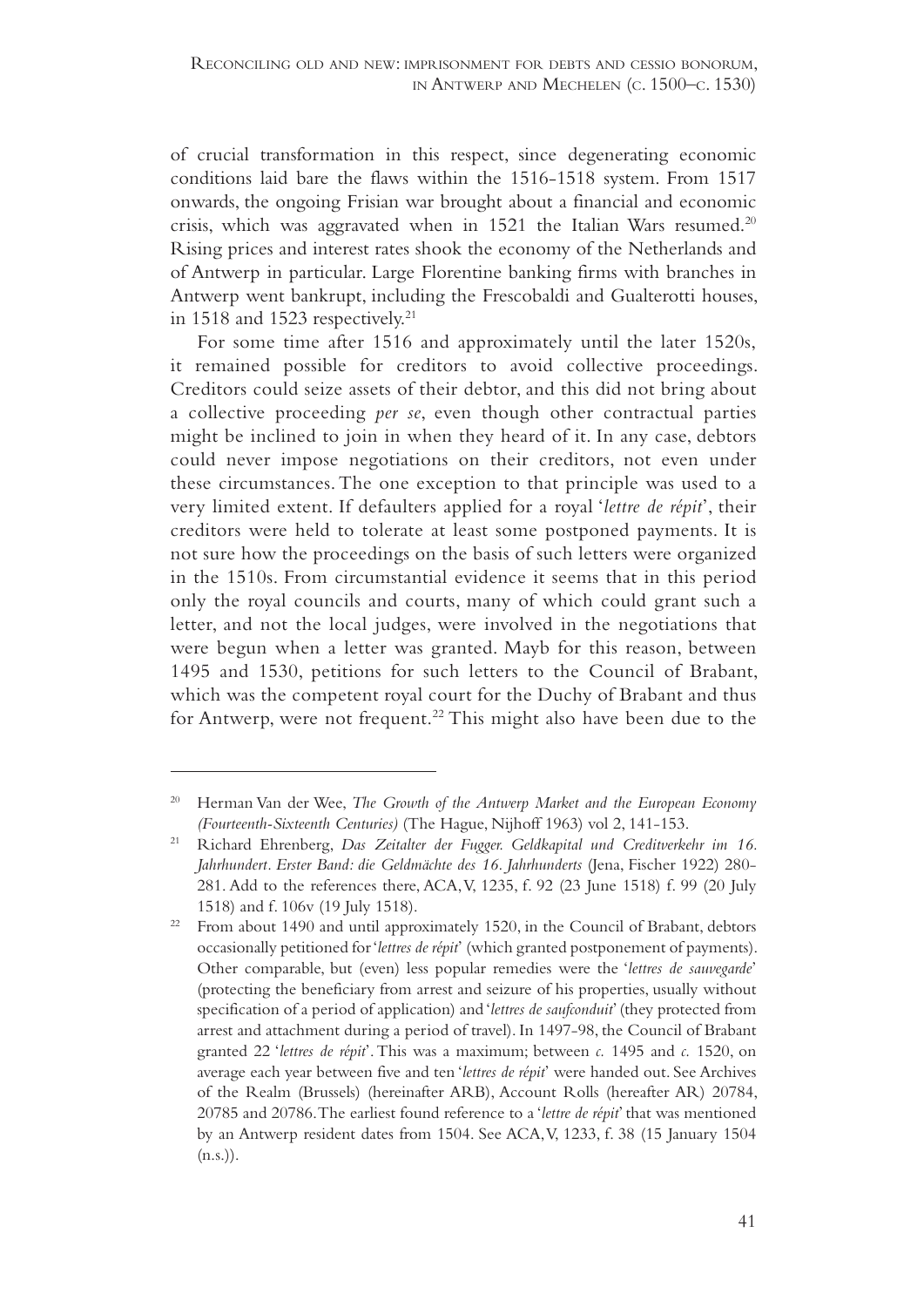costs<sup>23</sup> and to the uncertainty as to their effect. Obtaining such a letter was indeed not a guarantee for a smooth insolvency case: opposition in court was to be expected.24

There are indications that in the early 1500s, imprisonment for debts, and 'abandonment', knew a short and modest revival in Antwerp. The advantages of generalized collaterals had to some extent been annulled by the anonymity and stress that grew in an exceedingly internationalizing markt. Creditors locked defaulters away in the town prison, as a punishment for their behaviour, and not for other reasons. Over the first years of the sixteenth century, imprisoned debtors started applying for the older 'abandonment', but their petitions and the rules of the urban law that were crafted in response, reflected academic influence. In June 1505, for the first time since long, an imprisoned defaulter, who had been in the Antwerp public prison for no less than a year, applied for his release. He offered his creditors to swear an oath that he did not own any properties, and that he would pay his debts in the future if he would obtain new assets, when he would come to better fortune.25 The notion of '*cessie*' was not mentioned in the judgment confirming this request, and what was asked was similar to the older practice of 'abandonment'. However, a new element was the promise under oath of giving newly acquired assets to the creditors, which supplemented the older oath that no fraud had been committed.26 In October 1505, another detained debtor applied for the same remedy, which was now described as '*cessie van goede*', and it involved the mentioned promises under oath.27 In November 1505, an incarcerated hawker of second-hand clothing offered his creditors '*cessie van goede*', but the latter insisted to keep him imprisoned privately thereafter.28

In these years, one crucial element of the earlier practice of 'abandonment' – the requirement of the creditors' cooperation – came under pressure, under the influence of the blending of 'abandonment' with learned terminology

<sup>23</sup> When near the end of the 1520s '*lettres de cession*' became popular, the costs probably also had a part in this development. A '*lettre de cession*' costed half the price of a '*lettre de répit*<sup>'</sup>. See ARB, AR, 20785, f. 2r-v (*s.d.*, *c.* 1498).<br><sup>24</sup> See, for example, ACA, V, 1233, f. 38 (15 January 1504 (n.s.)).

<sup>&</sup>lt;sup>25</sup> ACA, V, 1233, f. 78 (11 June 1505).

<sup>26</sup> In Van der Tannerijen, *Boec van der loopender practijken*, vol 2 (see n. 6) 263, there is a hint to this. However, the provision there refers to the right of creditors, having a defaulter locked away privately, to receive gifts and bequests to which the debtor was entitled, in compensation for their debts.

<sup>&</sup>lt;sup>27</sup> ACA, V, 1233, f. 85 v. (1 October 1505). Jeroen Puttevils (University of Antwerp) brought this reference (and the one in the following footnote) to my attention.

<sup>&</sup>lt;sup>28</sup> ACA, V, 1233, f. 89 (6 November 1505). According to a marginal note, an agreement between the debtor and the creditors, by 18 November, made that the intended '*cessie*' was not performed.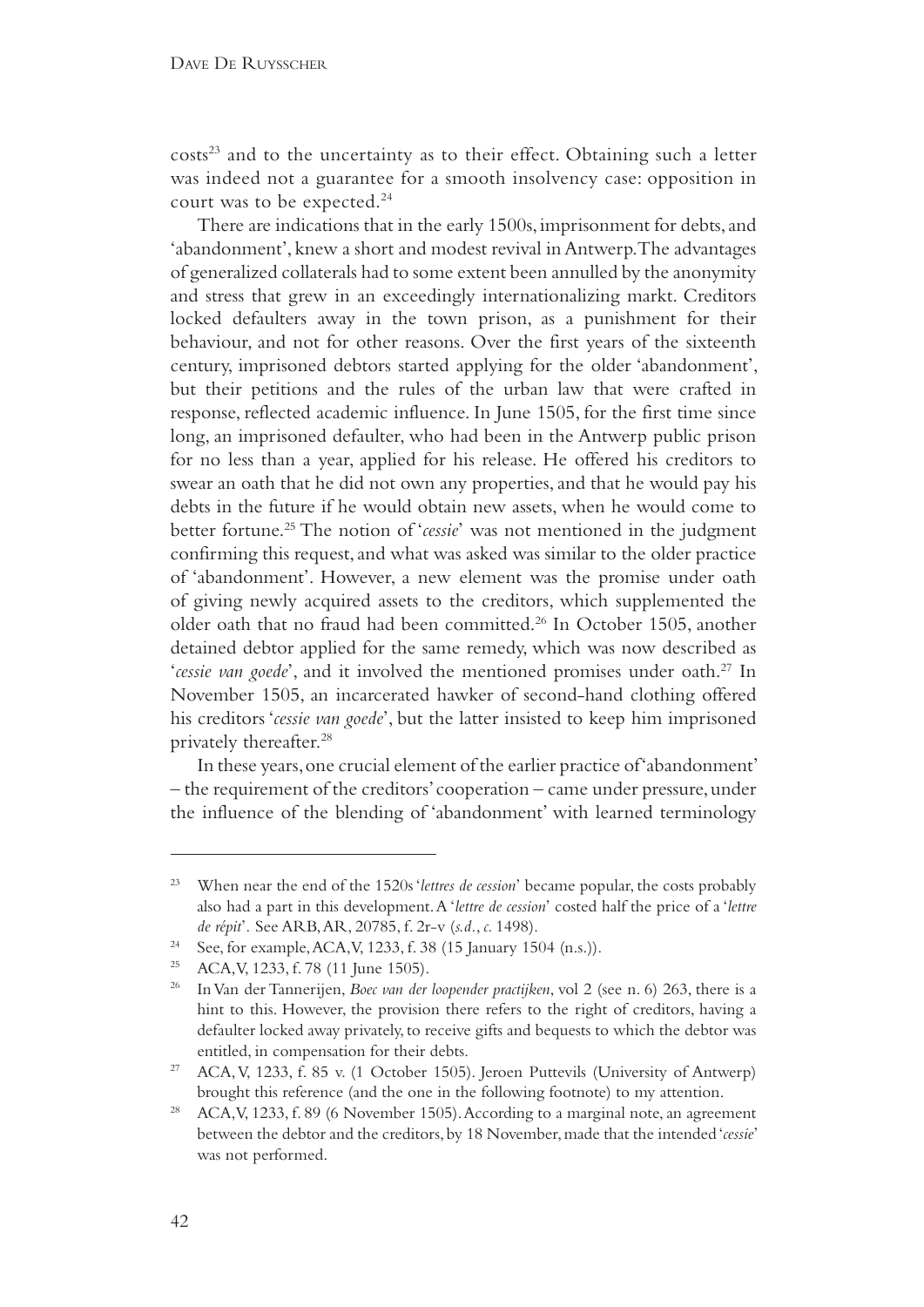and rules. The newly added formula that upon their release debtors would transfer any new assets to their creditors reflected the idea that after the detention the defaulter had to be given some time in order to recover. This was a concession that could only be made by the creditors, or at least so it was thought until then. In the 1510s and early 1520s, at the level of the royal courts and councils, which then already intervened – though still very occasionally  $-$  in such cases, for the first time this was decided against the interests of the creditors and without their consent. It was added in correspondence from those institutions that when being freed from prison, the debtor was not to be arrested again and that he had to be given the opportunity to live according to 'a sober state'.29 This was much more in line with academic literature, providing the right of the incarcerated defaulter to be set free upon his demand for *cessio bonorum*, and even against the will of his creditors,<sup>30</sup> and requiring leniency after the release from prison.<sup>31</sup>

At a 1520 Antwerp *turbe*, the rights of creditors as to the imprisonment of their debtors proved to be the linchpin of a legal discussion on '*cessie*'. A *turbe* was a testimonial statement of legal practitioners upon an undecided point of the urban law of Antwerp. The mentioned *turbe* was set up following a lawsuit, which had been started in Antwerp and which thereafter was brought in the Council of Brabant, and in which policy considerations played an important role. The advocate of the creditor, who denied the claimant the right to be set free from prison, argued in line with the characteristics of the early fifteenth-century system of debt collection. He said that '*cessie*', in the sense of ending a public imprisonment upon the prisoner's demand and transfer of assets, had probably been used some time in the distant past (he implicitly referred to the older 'abandonment') but also that it had not been preserved when merchants had started giving credit to one another. In that context '*cessie*' would have been a means to escape prosecution for debts. If '*cessie*' were admitted, continued the advocate, it was to be expected that malicious merchants would more often renege on their obligations, because they could – once being imprisoned – obtain their release without much restrictions. The advocate of the creditor stressed that imprisonments for debts were not very common because it was easy enough to lay seizure on assets for overdue debts, and that also for that reason, no special remedy should apply.<sup>32</sup> These arguments were in part correct: the declining numbers of imprisonments for debts had brought about less 'abandonments'. Indeed, as the advocate mentioned, the generalized use of attachments for debts out of informal

<sup>29</sup> Archives of the Realm in Anderlecht (hereinafter ARAnd) Council of Brabant, 6698, f. 2v.

<sup>30</sup> Zambrana Moral, *Derecho concursal* (see n. 3) 81-84 and 146-147.

<sup>&</sup>lt;sup>31</sup> Pakter, 'The Origins of Bankruptcy' (see n. 3) 495-496.<br><sup>32</sup> ACA, V, 68, f. 33-34 (1 June 1520).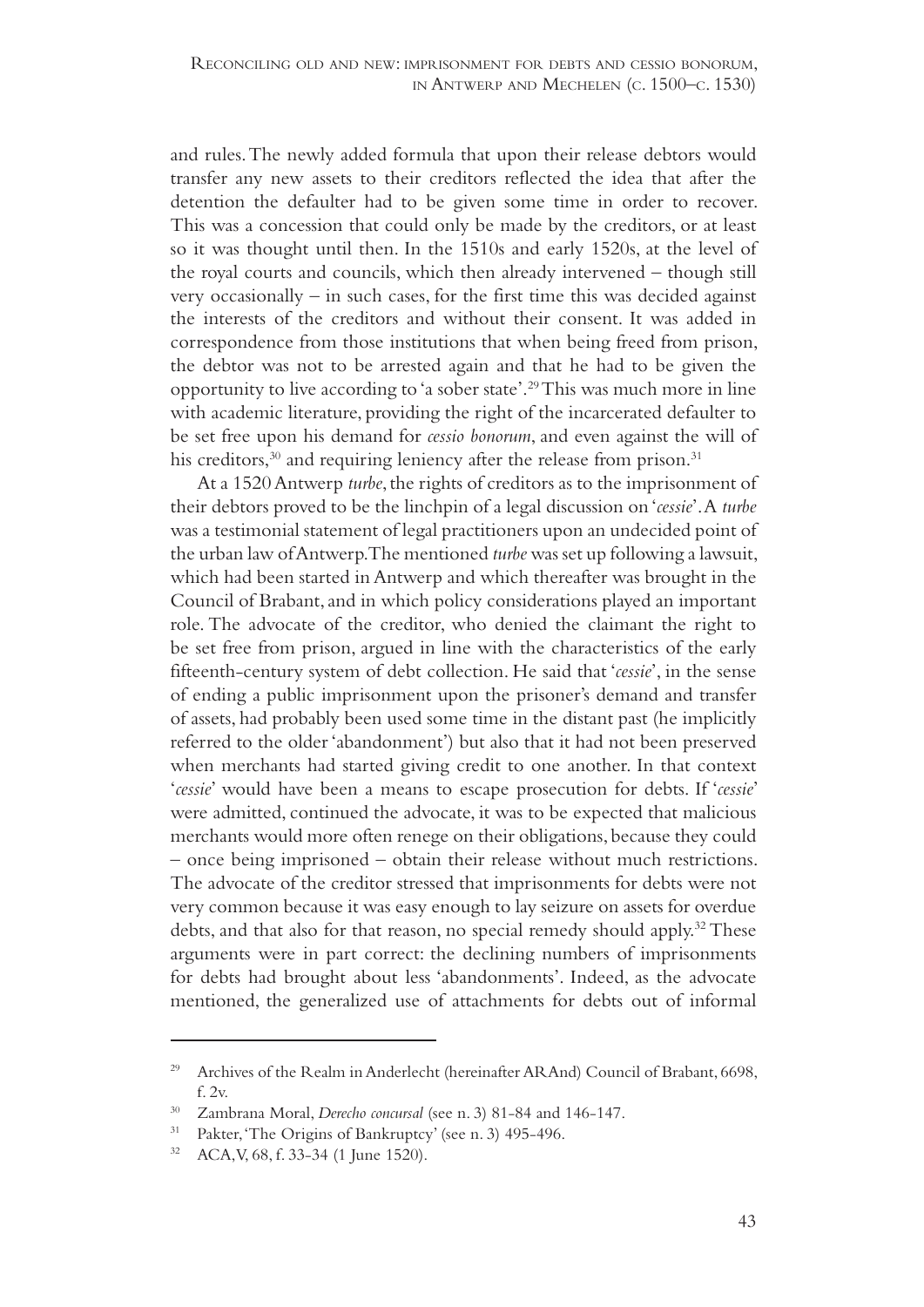contracts had been a factor in this. However, this decline of 'abandonments' had not been the product of a policy attempting to stimulate commerce. The Antwerp aldermen had not inhibited the practice; it had simply gone out of use. Moreover, in the early 1500s, '*cessie*' on the sole initiative of the debtor was quite exceptional in other areas of the Netherlands, where it was not used for it was considered detrimental to commerce.33 In response to these assertions, the advocate of the claimant, who had asked to be released from the public prison, argued that it was an old practice to free imprisoned defaulters upon their request and upon transfer of their properties, but that the creditors could thereafter keep the debtor locked at their home.<sup>34</sup>

The statement of the legal practitioners, who in the form of a *turbe*  were invited to decide what the law was, confirmed this latter opinion. It is quite clear that their views, even though they referred to the '*old customs and practices of the city*', in fact blended academic insights with the older local practice of 'abandonment'. Academic features in their response were the required good faith of the imprisoned debtor (even though that had already been a feature of the older 'abandonment'), and especially the mildness after release (this was clear in the prisoner's promise that he would spontaneously cede any acquired goods to his creditors). Seizure of new belongings of the former prisoner, on the initiative of his creditors, was not allowed.35 It was not exceptional that statements made at *turben* reflected a policy decision of the Antwerp aldermen. What was said at *turben* corresponded with the views of the aldermen on the matters under discussion. After all, it was they who chose the 'witnesses' at *turben*. Moreover, many declarations at *turben* of this period elaborated on academic doctrine. In the early decades of the sixteenth century, the Antwerp leaders were increasingly working with academically trained personnel. The participants at *turbe*-inquiries were nearly always – and also in *turben* on matters of mercantile contracts and arrangements – former aldermen, legal practitioners or jurists working in the urban courts and councils.36

At around the same time as in Antwerp, a similar mixture of 'abandonment' with academic *cessio bonorum* took place in Mechelen, which was not part

<sup>33</sup> As was mentioned in Filips Wielant's project of a general law for the County of Flanders. See Philippe Godding, *Le droit privé dans les Pays-Bas méridionaux du 12e au 18e siècle* (Brussels, Royal Academy 1987) 519. In his *Practijke civile*, Wielant described '*cessie*', with the same caveat as to its application in Flanders. See Wielant, *Practijke civile* (see n. 11) 83 (book 2, ch. 18, nr 6).

<sup>34</sup> ACA, V, 68, f. 34 (1 June 1520).

<sup>35</sup> In a '*cessie*' of around that same time, the debtor formally declared that he would repay his creditors if he would regain wealth. See ACA, V, 1235, f, 253 (26 May 1520).

Dave De ruysscher, 'From Usages of Merchants to Default Rules: Practices of Trade, *Ius Commune* and Urban Law in Early Modern Antwerp' (2012) 33/1 *The Journal of Legal History* 3, 12-17.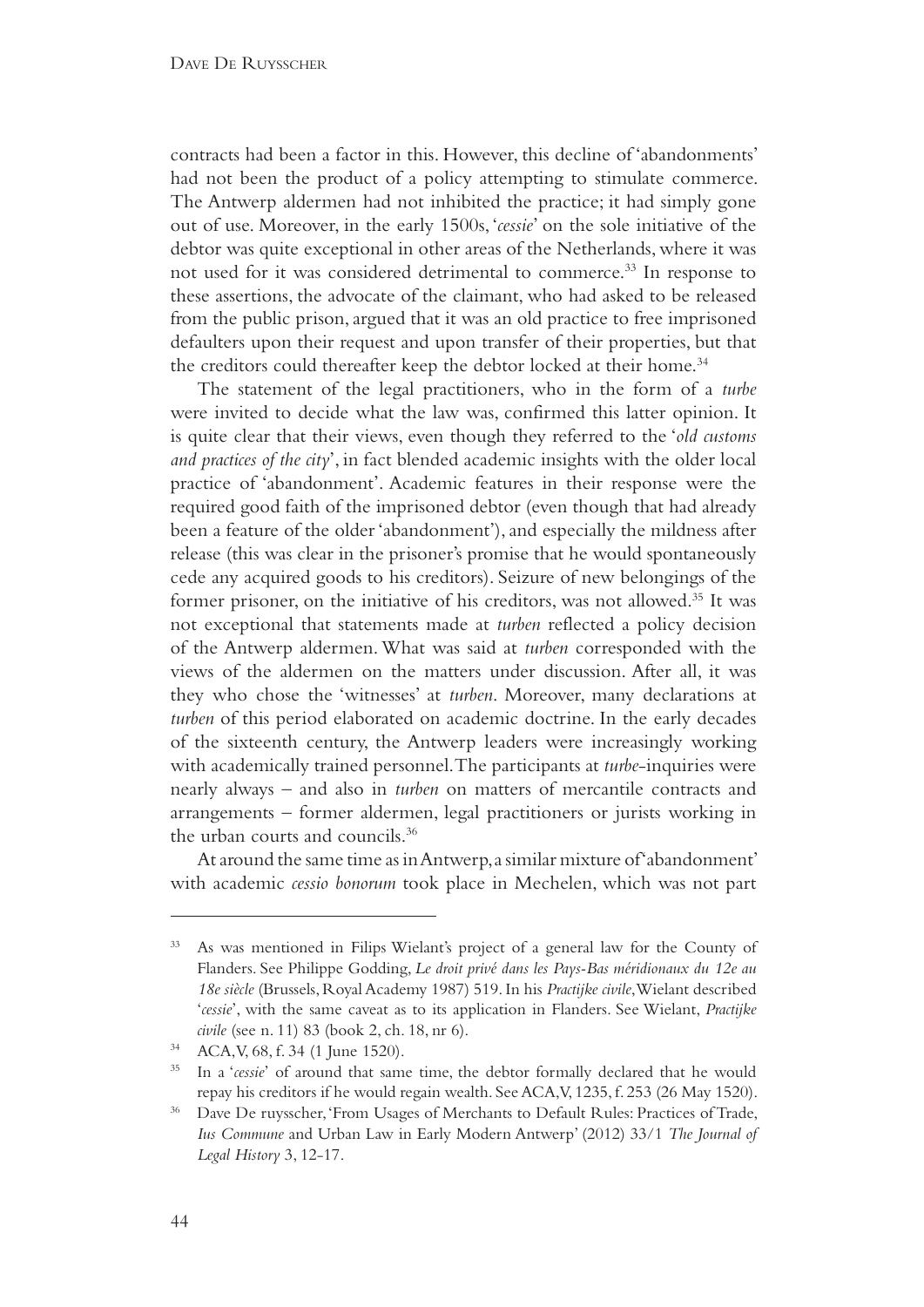of the Duchy of Brabant and was thus not subject to the jurisdiction of the Council of Brabant. It resorted directly under the Great Council, which was the highest royal court in the Netherlands. The presence of lawyers having academic degrees in law in that institution stimulated the application of learned solutions in the city of Mechelen as well. In the forensic practice of the town, '*cessie*' became the label for the earlier 'abandonment' and some changes in the contents of the arrangement were made. The process of reception in Mechelen is very well documented, since in 1527 a first extensive draft of a compilation of urban law (*costuymen*) was made (and has been preserved), and thereafter, in 1535, a thoroughly revised version became accepted as the law of the city. The latter collection of rules was of a higher legal level, containing more academic solutions and content, than the former. The 1527 draft had been composed by Jan van Ophem († 1529), who as a young man had migrated to Mechelen from Ukkel, which was a famous Brabant legal bulwark. He had obtained a degree in *artes*, but not in law. As a legal practitioner (he was a law clerk for most of his life), he remained close to the traditional legal practices of Mechelen, even though he also used learned terminology.37 In the 1527 project of the Mechelen law, he wrote down the creditors' right to block a demand for '*cessie*', and even provided that after a release from prison, the creditors could seize (newly received) assets found with the debtor as well.<sup>38</sup> The latter rule had most probably also been common under the arrangement of 'abandonment', which had been very creditor-oriented. However, in spite of van Ophem's efforts, the considerable academic influence in Mechelen made that the draft text would be revised, and also as to this point. The Great Council of Mechelen supervised the compiling process of the Mechelen law, being the competent royal institution. Its commissioners were apparently not too happy with the contents of the 1527 proposal, and asked for another version. In the latter, imprisoned debtors were given an absolute right to '*cessie*', which was much more in line with the learned law.39Notwithstanding this influence from doctrine, in Antwerp and Mechelen, at around this time the academic ideas regarding *cessio bonorum* were not at all points followed, as '*cessie*' was still for a large part modelled after 'abandonment'. This was foremost clear in the fact that the creditors decided on private imprisonment, and that liberation

<sup>37</sup> On Jan van Ophem (*Jean de Ophem*), and his role in the writing of the Mechelen law, see Jos Laenen, *Geschiedenis van Mechelen tot op't einde der Middeleeuwen* (Mechelen, Godenne *s.d.*) 185-186; *Ontwerpcostumen* (see n. 9) ix-xi. I would like to express my gratitude to Hilde De Ridder-Symoens for her information on the academic backgrounds of Jan van Ophem. On the legal connections between Jan van Ophem, Mechelen and Ukkel, I intend to write some time later.

<sup>38</sup> *Ontwerpcostumen* (see n. 9) 187-188 (s. 1084). 39 *Mechelen Costuymen 1535* (see n. 9) 158-160 (ch. 21).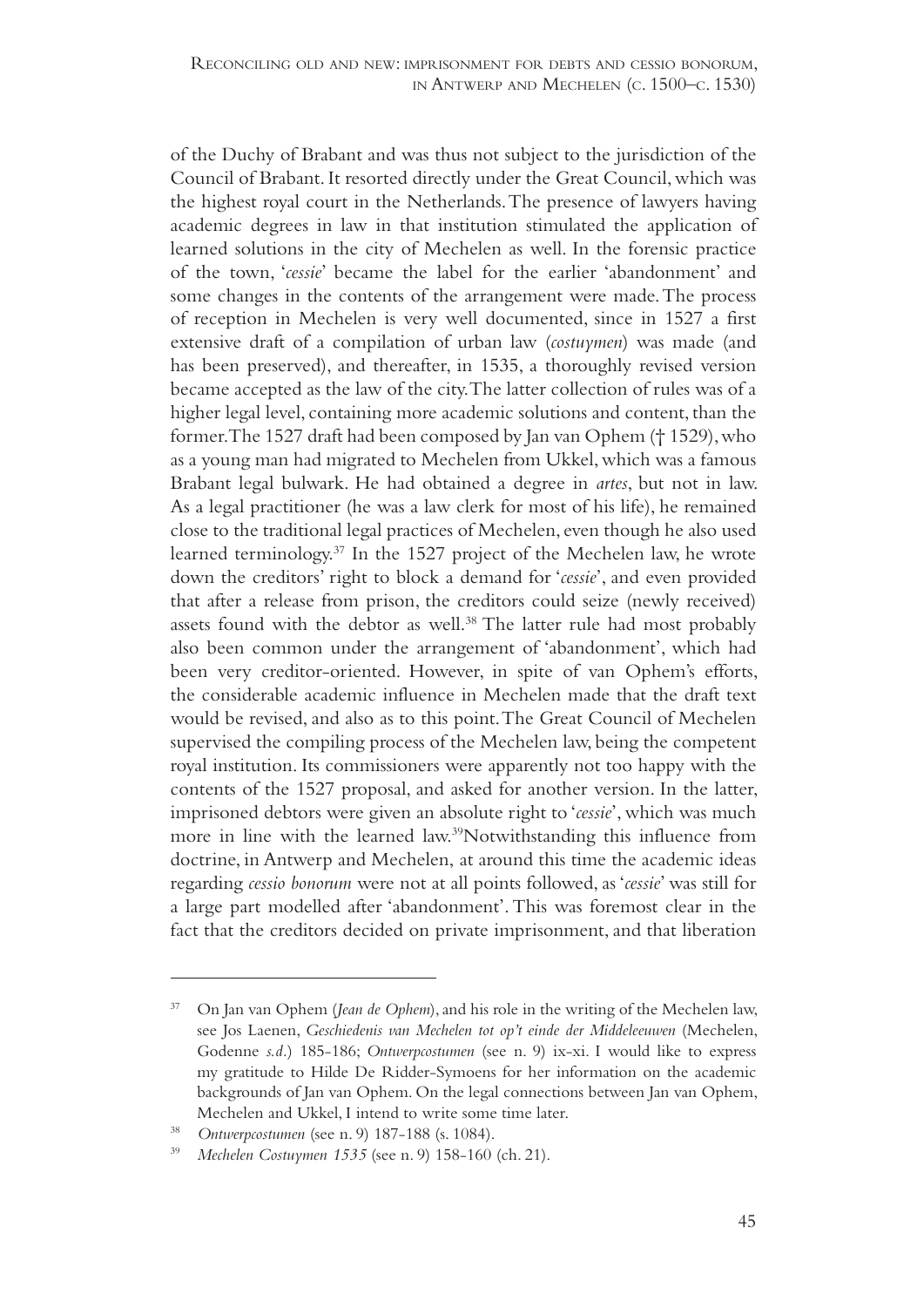from detention was thus not entirely the right of the debtor. Furthermore, it was a common rule of late-medieval scholarship that *cessio bonorum* did not bring about *infamia*, which entailed the loss of citizenship and public rights.40 Yet, in early sixteenth-century Antwerp and Mechelen, this was nonetheless the case, in spite of the 'Romanization' of the '*cessie*' that was crafted there.41 '*Cessie*' also involved defamatory practices. At around 1500, the locking-away of a debtor in a public prison, and in private premises thereafter, mostly served to break a debtor's reputation. Incarceration was then a private punishment rather than a means to obtain payment. According to the urban legislators creating the measure of '*cessie*', by fusing academic solutions with local practice, the defamatory consequences of imprisonment and 'abandonment' – which had also applied in the 1400s – had to be kept. This idea was also, in this first phase, followed in the royal institutions. Still at around 1520, a '*cessie*' that was granted in the Council of Brabant for example required that the beneficiary presented himself bareheaded and without belt.<sup>42</sup>

#### **4. '***Cessie***' 2.0: the contribution of the royal councils and courts**

In the later 1520s and in the early 1530s, the mentioned proceedings changed because of a shift in their underlying ideas. Insolvency became more equitable, debtor-oriented and collective. The holes in the 1516 legislation were filled. This was so in Antwerp forensic practice. Most rules regarding the 1516 procedures following 'flight' were copied onto attachment practice, which marked the beginning of a collective insolvency proceeding. Rules of priority that had been established for fraudulent bankruptcy became, for example, used when two or more creditors were seizing goods of the same debtor.<sup>43</sup>

Moreover, these changes closely followed a new policy of the royal institutions. In the later 1520s, imprisoned debtors applied for more royal letters, and especially for so-called letters of '*inductie*'. Such petitions, to the Council of Brabant, were answered with a commission to the Antwerp aldermen in order to have them mediate an agreement between the creditors and their debtor. The Antwerp judges had to check the veracity of the applicant's statements and check the causes of his insolvency. If it became clear that the debtor had committed malicious acts, his request was denied. If no such problems arose, negotiations between the debtor and his creditors

<sup>40</sup> Zambrana Moral, *Derecho concursal* (see n. 3) 154-155.

<sup>41</sup> *Antwerp Costuymen 1548* (see n. 10) 370 (ch. 15, s. 3); *Mechelen Costuymen 1535* (see n. 9) 158 (ch. 21, s. 2).

<sup>42</sup> ARAnd, Council of Brabant, 6698, f. 68v (*s.d.*, *c.* 1520).

<sup>43</sup> See n. 19.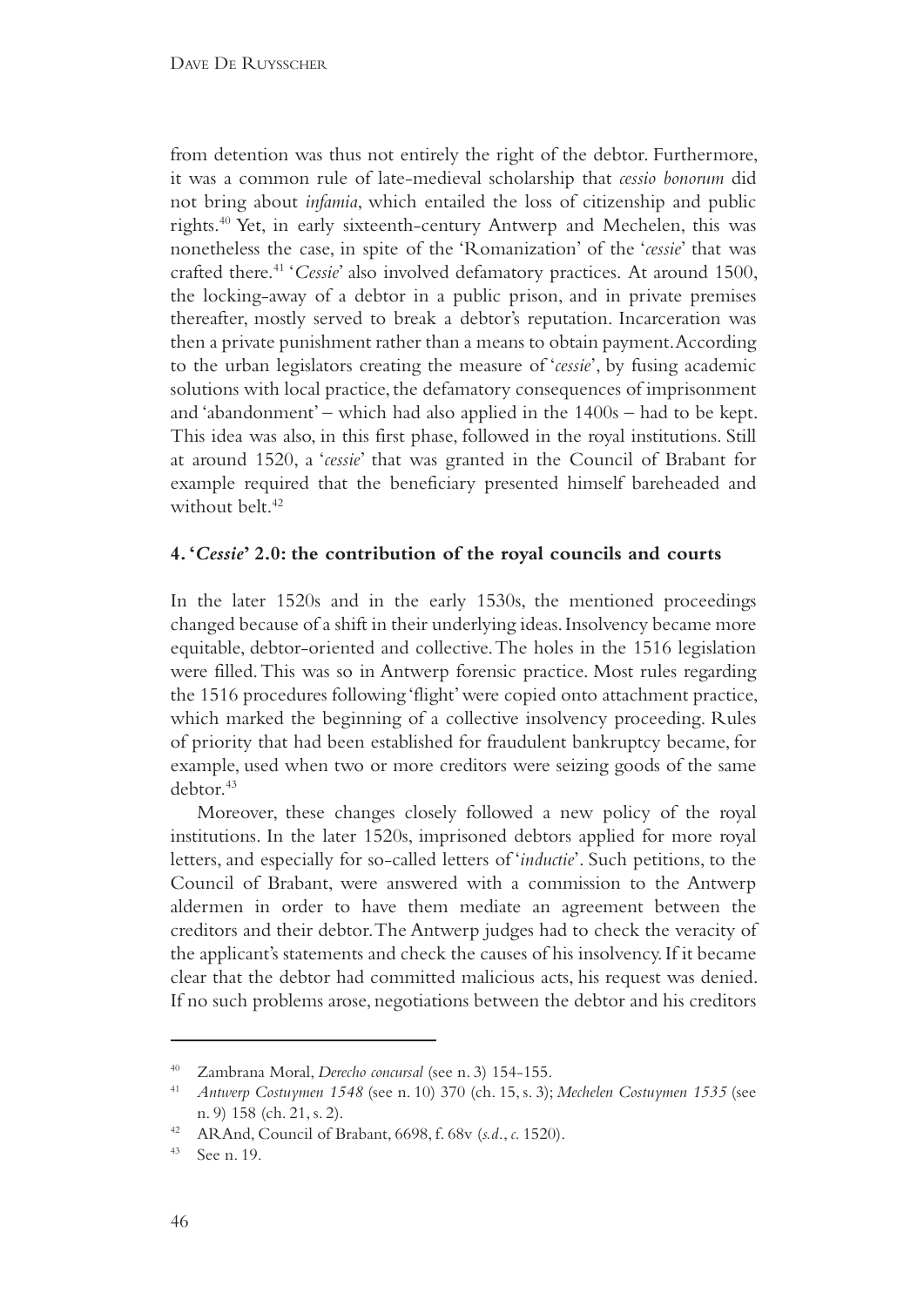were started. First, an inventory of his properties was made, and thereafter the creditors submitted evidence of their claims. Thereupon, talks began under the guidance of the Antwerp authorities. When an agreement had been reached, the case file was returned to the Council of Brabant, which confirmed and registered the compromise.<sup>44</sup> Debtors could thus henceforth steer the proceedings of insolvency that had been initiated against them, at least to some extent. Imprisonment became the starting signal for a collective proceeding implying the negotiation of debts.

This was formalized in a 1536 royal law, which fundamentally changed the '*cessie*' that had been applied in Antwerp and Mechelen since the early 1500s. The law provided that '*cessie*' was a right for imprisoned defaulters who had gone insolvent without fraud and that the creditors could not deny this right, even though the possibility to contest the formal grounds of the proposed '*cessie*' in court was left open. '*Cessie*' could only be obtained with a royal '*lettre de cession*'. The local judges had to control this letter, and investigate the circumstances. It was also imposed that after the '*cessie*' the debtor should be left to acquire new means, and that he was required to swear that any new assets would be given to his creditors.<sup>45</sup> Under the new royal rules, it became less feasible to take citizenship from a debtor who was granted '*cessie*'. It could even be detrimental in case a payment plan had been agreed on: if the debtor lost his rights, in principle he could no longer be member of a craft guild. A scandalized debtor was not likely to find a job or obtain credit. Therefore, the 1536 law excluded that for defaulters of good intent '*cessie*' affected their citizenship or good name.46 These measures proved popular with insolvents. The urban leaders were soon confronted with more numbers of petitions of debtors with payment problems that were sent in from the royal courts, and which were answered according to the procedure that had been written down in the 1536 royal law.<sup>47</sup>

<sup>44</sup> ACA, PK, 271, 1 (1 June 1527); ACA, PK, 299. 45 *Recueil des Ordonnances des Pays-Bas*, 2nd series vol 3 Jules Lameere (ed.) (Brussels, Gobbaerts 1902) 549-550 (30 August 1536).<br>See n. 45. If fraud was detected, the creditors could – according to the 1536 royal

law – still organize a defamatory '*cessie*', after which they could lock their debtor in their homes. In his 1567 *Praxis rerum civilium*, Joost De Damhouder mentions that 'ignominous solemnities' had been abolished some time before. See Joost De Damhouder, *Praxis rerum civilium …* (Antwerp, Bellerus 1569) 132 (ch. 70, 16). This followed most probably from the changed meaning of '*cessie*'.

<sup>47</sup> However, the 1536 royal law met with resistance from local authorities. The Antwerp leaders considered the 1536 law as an intrusion, as a breach of their liberties, mainly because '*cessie*' was newly linked to a petition for a royal letter. This is clear in the fact that the 1548 *costuymen* of Antwerp made no allusion to the rules that had been imposed with the 1536 royal law, but simply rephrased the (local) rules that had been established at the 1520 *turbe*. See Godding, *Le droit privé* (see n. 33) 519. In a petition